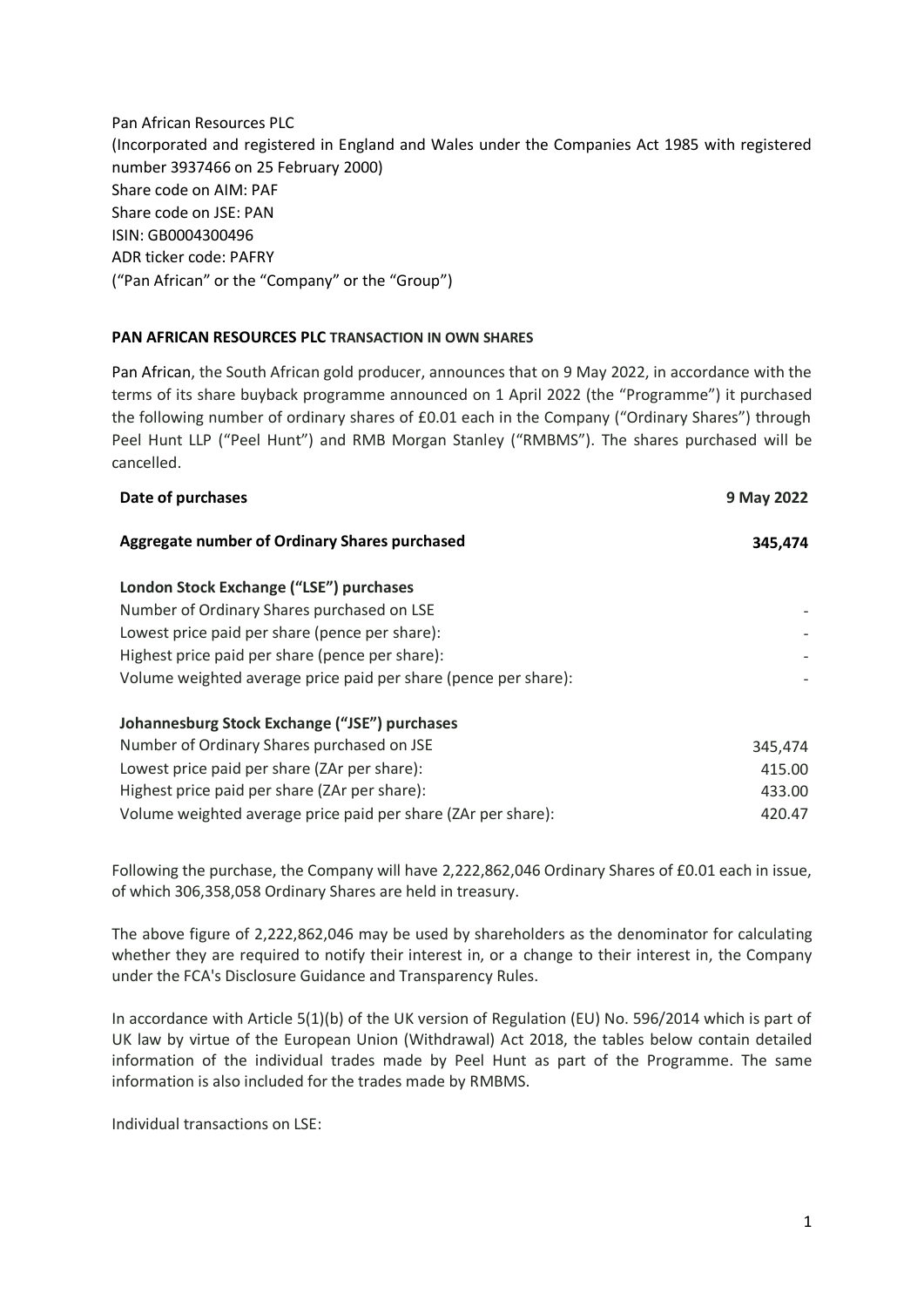| Number of shares | <b>Transaction price</b> | Time of transaction | Execution venue |
|------------------|--------------------------|---------------------|-----------------|
| purchased        | (pence per share)        |                     |                 |
|                  | -                        |                     |                 |

Individual transactions on JSE:

| Number of shares | Transaction price (ZAr | Time of transaction | <b>Execution venue</b> |
|------------------|------------------------|---------------------|------------------------|
| purchased        | per share)             |                     |                        |
| 4,002            | 433.00                 | 09:00:46            | <b>JSE</b>             |
| 3,743            | 430.00                 | 09:07:39            | <b>JSE</b>             |
| 922              | 429.00                 | 09:07:40            | <b>JSE</b>             |
| 2,553            | 429.00                 | 09:07:40            | <b>JSE</b>             |
| 804              | 429.00                 | 09:07:41            | <b>JSE</b>             |
| 3,789            | 428.00                 | 09:23:52            | <b>JSE</b>             |
| 3,891            | 430.00                 | 09:28:32            | <b>JSE</b>             |
| 785              | 430.00                 | 09:33:29            | <b>JSE</b>             |
| 3,479            | 430.00                 | 09:33:29            | <b>JSE</b>             |
| 8,118            | 427.00                 | 09:37:49            | <b>JSE</b>             |
| 3,290            | 429.00                 | 09:49:03            | <b>JSE</b>             |
| 853              | 429.00                 | 09:49:03            | <b>JSE</b>             |
| 3,760            | 429.00                 | 09:54:18            | <b>JSE</b>             |
| 3,830            | 429.00                 | 09:58:48            | <b>JSE</b>             |
| 3,695            | 429.00                 | 10:03:47            | <b>JSE</b>             |
| 4,152            | 429.00                 | 10:08:30            | <b>JSE</b>             |
| 4,028            | 428.00                 | 10:13:42            | <b>JSE</b>             |
| 3,085            | 426.00                 | 10:13:45            | <b>JSE</b>             |
| 4,082            | 426.00                 | 10:13:45            | <b>JSE</b>             |
| 2,439            | 424.00                 | 10:16:06            | <b>JSE</b>             |
| 1,187            | 424.00                 | 10:16:06            | <b>JSE</b>             |
| 144              | 424.00                 | 10:16:06            | <b>JSE</b>             |
| 17               | 424.00                 | 10:32:24            | <b>JSE</b>             |
| 4,625            | 422.00                 | 10:32:24            | <b>JSE</b>             |
| 4,206            | 424.00                 | 10:32:24            | <b>JSE</b>             |
| 4,183            | 421.00                 | 10:35:36            | <b>JSE</b>             |
| 4,173            | 421.00                 | 10:35:36            | <b>JSE</b>             |
| 4,133            | 423.00                 | 10:54:00            | <b>JSE</b>             |
| 3,853            | 420.00                 | 10:55:24            | <b>JSE</b>             |
| 4,029            | 420.00                 | 10:55:24            | <b>JSE</b>             |
| 3,972            | 420.00                 | 11:09:05            | <b>JSE</b>             |
| 12,434           | 419.00                 | 11:11:31            | <b>JSE</b>             |
| 3,734            | 419.00                 | 11:33:24            | <b>JSE</b>             |
| 3,758            | 419.00                 | 11:35:19            | <b>JSE</b>             |
| 7,347            | 419.00                 | 11:35:55            | <b>JSE</b>             |
| 4,286            | 420.00                 | 11:48:22            | <b>JSE</b>             |
| 1,313            | 420.00                 | 11:53:48            | <b>JSE</b>             |
| 3,181            | 420.00                 | 11:53:48            | <b>JSE</b>             |
| 4,333            | 420.00                 | 11:59:34            | <b>JSE</b>             |
| 143              | 420.00                 | 12:04:48            | <b>JSE</b>             |
| 4,204            | 420.00                 | 12:04:48            | <b>JSE</b>             |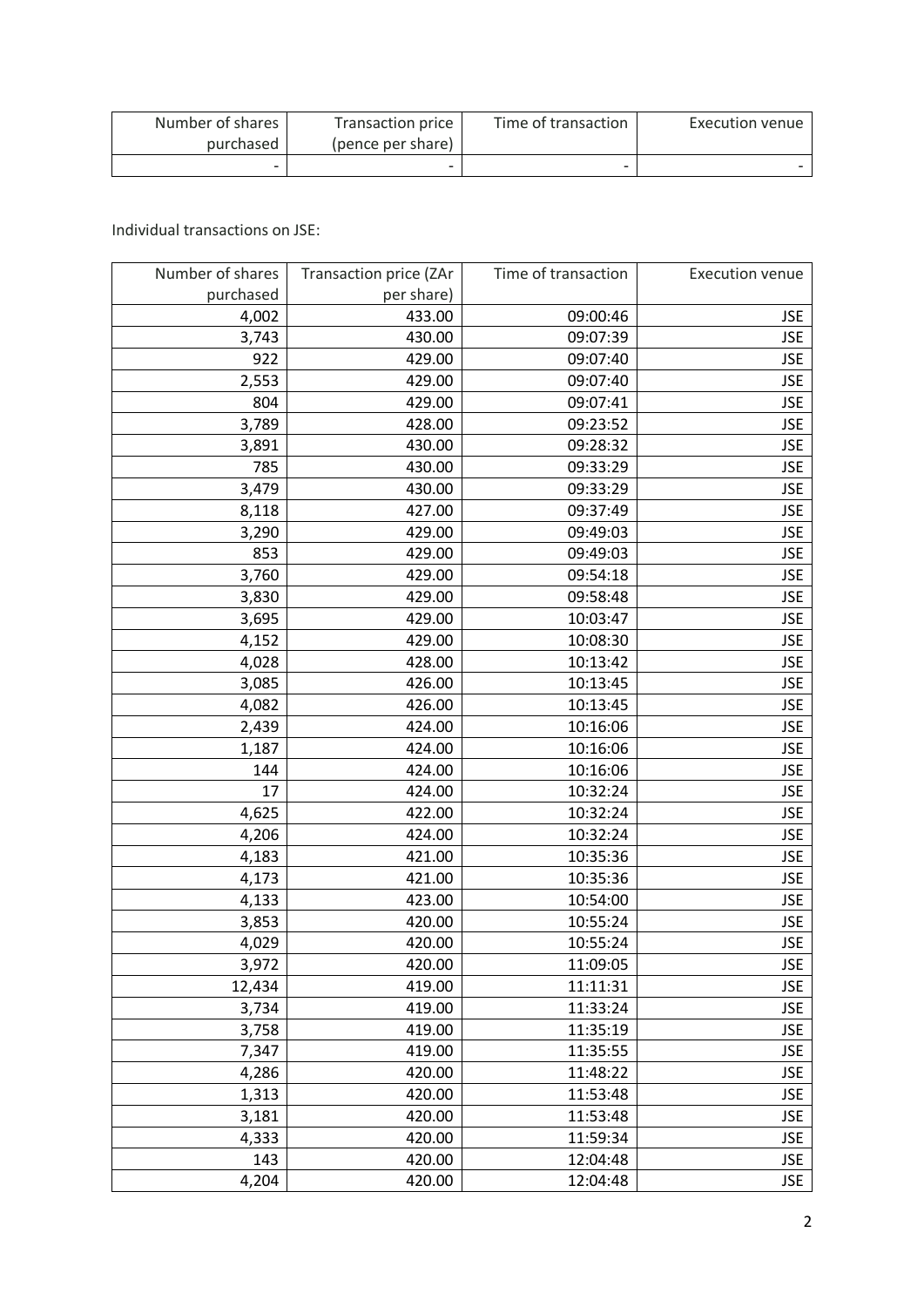| 813   | 420.00 | 12:11:23 | <b>JSE</b> |
|-------|--------|----------|------------|
| 3,064 | 420.00 | 12:11:23 | <b>JSE</b> |
| 3,777 | 420.00 | 12:15:11 | <b>JSE</b> |
| 3,694 | 417.00 | 12:15:12 | <b>JSE</b> |
| 7,403 | 418.00 | 12:15:12 | <b>JSE</b> |
| 4,435 | 415.00 | 12:33:50 | <b>JSE</b> |
| 4,179 | 415.00 | 12:39:21 | <b>JSE</b> |
| 3,756 | 415.00 | 12:48:45 | <b>JSE</b> |
| 6,108 | 417.00 | 13:01:51 | <b>JSE</b> |
| 6,366 | 417.00 | 13:01:51 | <b>JSE</b> |
| 4,173 | 417.00 | 13:05:10 | <b>JSE</b> |
| 4,236 | 417.00 | 13:10:23 | <b>JSE</b> |
| 4,436 | 417.00 | 13:15:42 | <b>JSE</b> |
| 3,942 | 418.00 | 13:21:18 | <b>JSE</b> |
| 3,839 | 417.00 | 13:26:09 | <b>JSE</b> |
| 101   | 417.00 | 13:30:59 | <b>JSE</b> |
| 4,061 | 418.00 | 13:35:14 | <b>JSE</b> |
| 4,474 | 418.00 | 13:36:13 | <b>JSE</b> |
| 1,521 | 417.00 | 13:37:24 | <b>JSE</b> |
| 2,348 | 417.00 | 13:37:24 | <b>JSE</b> |
| 4,048 | 417.00 | 13:37:25 | <b>JSE</b> |
| 3,942 | 417.00 | 13:37:25 | <b>JSE</b> |
| 4,334 | 418.00 | 13:56:43 | <b>JSE</b> |
| 3,716 | 419.00 | 14:02:26 | <b>JSE</b> |
| 3,947 | 416.00 | 14:04:12 | <b>JSE</b> |
| 4,393 | 419.00 | 14:17:17 | <b>JSE</b> |
| 3,868 | 419.00 | 14:17:35 | <b>JSE</b> |
| 332   | 416.00 | 14:20:17 | <b>JSE</b> |
| 1,210 | 419.00 | 14:27:35 | <b>JSE</b> |
| 1,254 | 419.00 | 14:27:35 | <b>JSE</b> |
| 5,000 | 419.00 | 14:27:35 | <b>JSE</b> |
| 1,790 | 419.00 | 14:32:00 | <b>JSE</b> |
| 2,550 | 419.00 | 14:32:00 | <b>JSE</b> |
| 4,030 | 419.00 | 15:00:08 | <b>JSE</b> |
| 3,729 | 419.00 | 15:06:20 | <b>JSE</b> |
| 4,386 | 419.00 | 15:09:45 | <b>JSE</b> |
| 2,203 | 420.00 | 15:13:37 | <b>JSE</b> |
| 115   | 420.00 | 15:13:55 | <b>JSE</b> |
| 1,275 | 420.00 | 15:14:50 | <b>JSE</b> |
| 99    | 420.00 | 15:15:05 | <b>JSE</b> |
| 219   | 420.00 | 15:16:46 | <b>JSE</b> |
| 1,787 | 420.00 | 15:17:03 | <b>JSE</b> |
| 171   | 420.00 | 15:17:22 | <b>JSE</b> |
| 891   | 420.00 | 15:18:28 | <b>JSE</b> |
| 167   | 420.00 | 15:18:29 | <b>JSE</b> |
| 375   | 420.00 | 15:19:12 | <b>JSE</b> |
| 415   | 420.00 | 15:19:48 | <b>JSE</b> |
| 2,709 | 420.00 | 15:19:51 | <b>JSE</b> |
| 4,082 | 420.00 | 15:19:51 | <b>JSE</b> |
| 8,181 | 420.00 | 15:19:51 | <b>JSE</b> |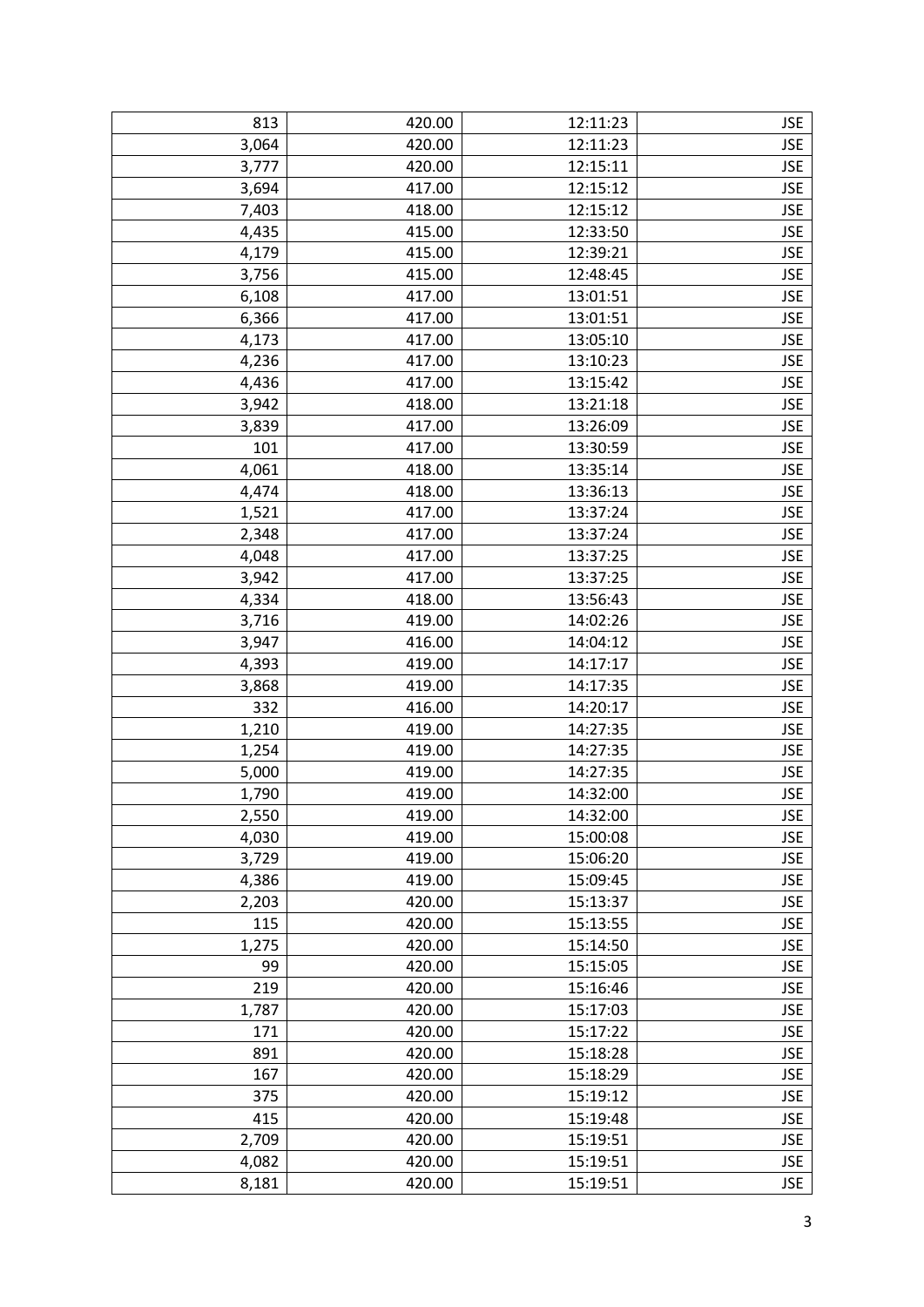| 4,746 | 418.00 | 15:20:49 | <b>JSE</b> |
|-------|--------|----------|------------|
| 3,812 | 417.00 | 15:22:32 | <b>JSE</b> |
| 4,163 | 417.00 | 15:22:32 | <b>JSE</b> |
| 3,767 | 418.00 | 15:31:16 | <b>JSE</b> |
| 4,071 | 417.00 | 15:31:16 | <b>JSE</b> |
| 4,506 | 420.00 | 15:45:06 | <b>JSE</b> |
| 3,745 | 420.00 | 15:50:01 | <b>JSE</b> |
| 3,810 | 417.00 | 15:54:23 | <b>JSE</b> |
| 3,797 | 417.00 | 15:56:11 | <b>JSE</b> |
| 3,881 | 416.00 | 15:56:24 | <b>JSE</b> |
| 2,289 | 416.00 | 15:56:24 | <b>JSE</b> |
| 1,651 | 416.00 | 15:56:24 | <b>JSE</b> |
| 4,548 | 417.00 | 15:59:21 | <b>JSE</b> |
| 189   | 417.00 | 16:01:07 | <b>JSE</b> |

The information contained in this update is the responsibility of the Pan African board of directors and has not been reviewed or reported on by the Group's external auditors.

Rosebank

10 May 2022

For further information on Pan African, please visit the Company's website at

[www.panafricanresources.com](http://www.panafricanresources.com/)

| Corporate information                      |                                      |  |
|--------------------------------------------|--------------------------------------|--|
| <b>Corporate office</b>                    | <b>Registered Office</b>             |  |
| The Firs Office Building                   | Suite 31                             |  |
| 2nd Floor, Office 204                      | Second Floor                         |  |
| <b>Corner Cradock and Biermann Avenues</b> | 107 Cheapside                        |  |
| Rosebank, Johannesburg                     | London                               |  |
| South Africa                               | EC2V 6DN                             |  |
| Office: +27 (0) 11 243 2900                | United Kingdom                       |  |
| info@paf.co.za                             | Office: +44 (0) 20 7796 8644         |  |
| <b>Chief executive officer</b>             | <b>Financial director</b>            |  |
| Cobus Loots                                | Deon Louw                            |  |
| Office: +27 (0) 11 243 2900                | Office: +27 (0) 11 243 2900          |  |
| <b>Head: Investor relations</b>            | Website: www.panafricanresources.com |  |
| <b>Hethen Hira</b>                         |                                      |  |